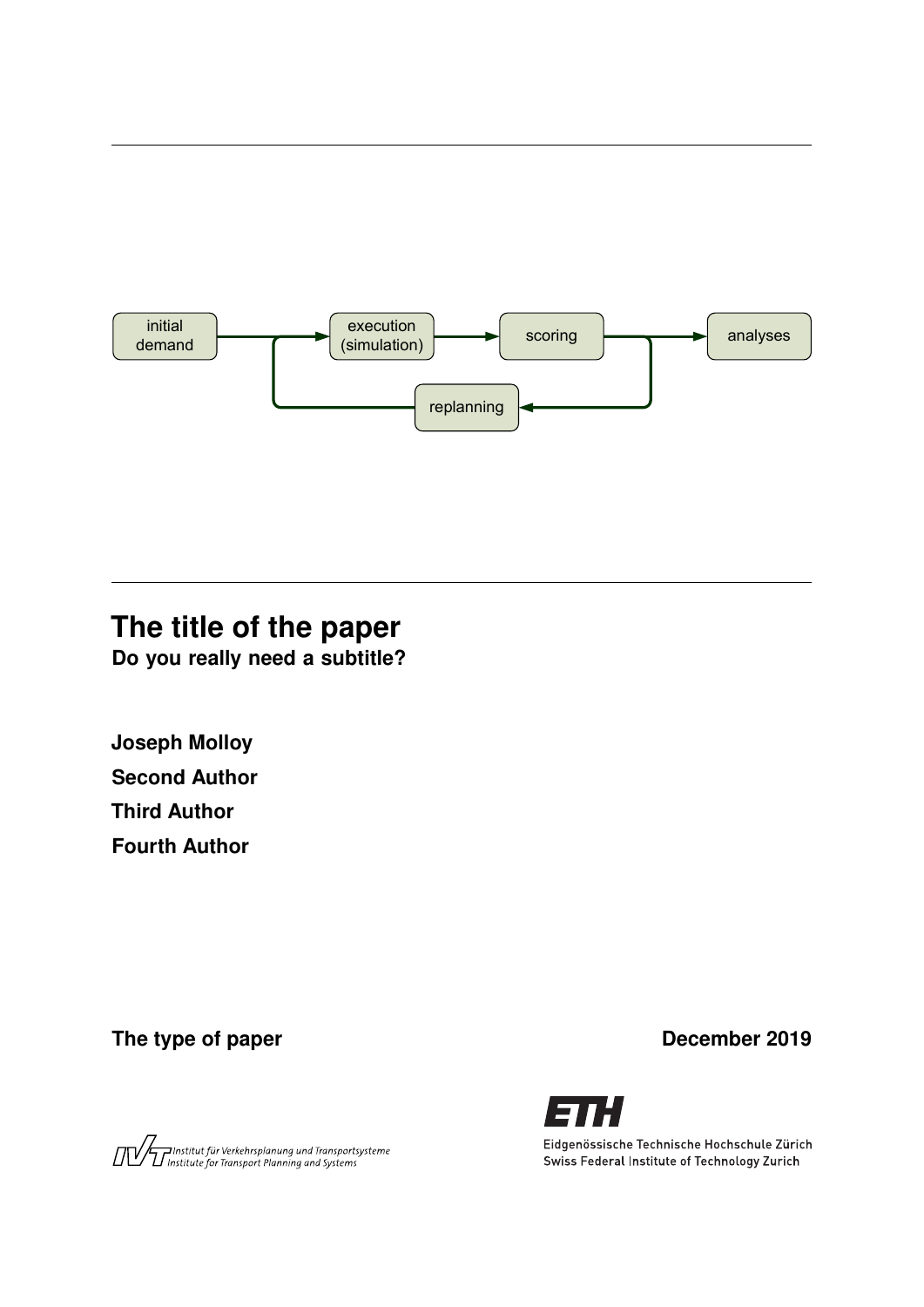# **The title of the paper**

Joseph Molloy IVT ETH Zürich CH-8093 Zurich joseph.molloy@ivt.baug.ethz.ch

Third Author IVT ETH Zurich

Second Author IVT ETH Zurich

Fourth Author IVT ETH Zurich

December 2019

# **Abstract**

Lorem ipsum dolor sit amet, consectetur adipiscing elit, sed do eiusmod tempor incididunt ut labore et dolore magna aliqua. Ut enim ad minim veniam, quis nostrud exercitation ullamco laboris nisi ut liquip ex ea commodo consequat. Duis aute irure dolor in reprehenderit in voluptate velit esse cillum dolore eu fugiat nulla pariatur. Excepteur sint occaecat cupidatat non proident, sunt in culpa qui officia deserunt mollit anim id est laborum.

# **Keywords**

keyword1, keyword2, etc

# **Suggested Citation**

Fill in the suggested citation format for your paper here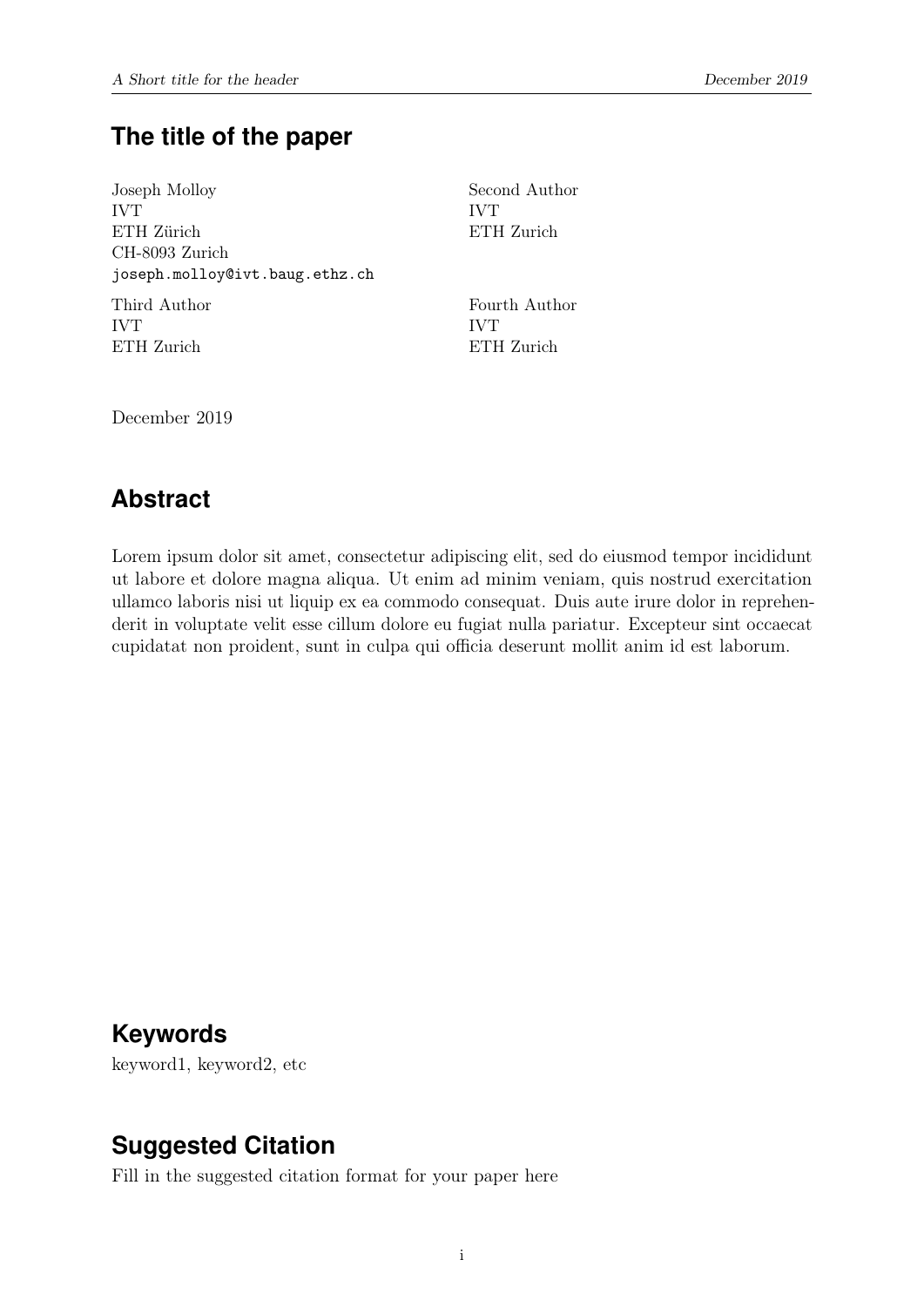# **The title of the paper**

Joseph Molloy IVT ETH Zürich CH-8093 Zurich joseph.molloy@ivt.baug.ethz.ch Third Author

IVT ETH Zurich Second Author IVT ETH Zurich

Fourth Author IVT ETH Zurich

Dezember 2019

# **Zusammenfassung**

Dieses Bericht....

# **Schlagworte**

keyword1, keyword2, etc

# **Zitierungsvorschlag**

Fill in the suggested citation format for your paper here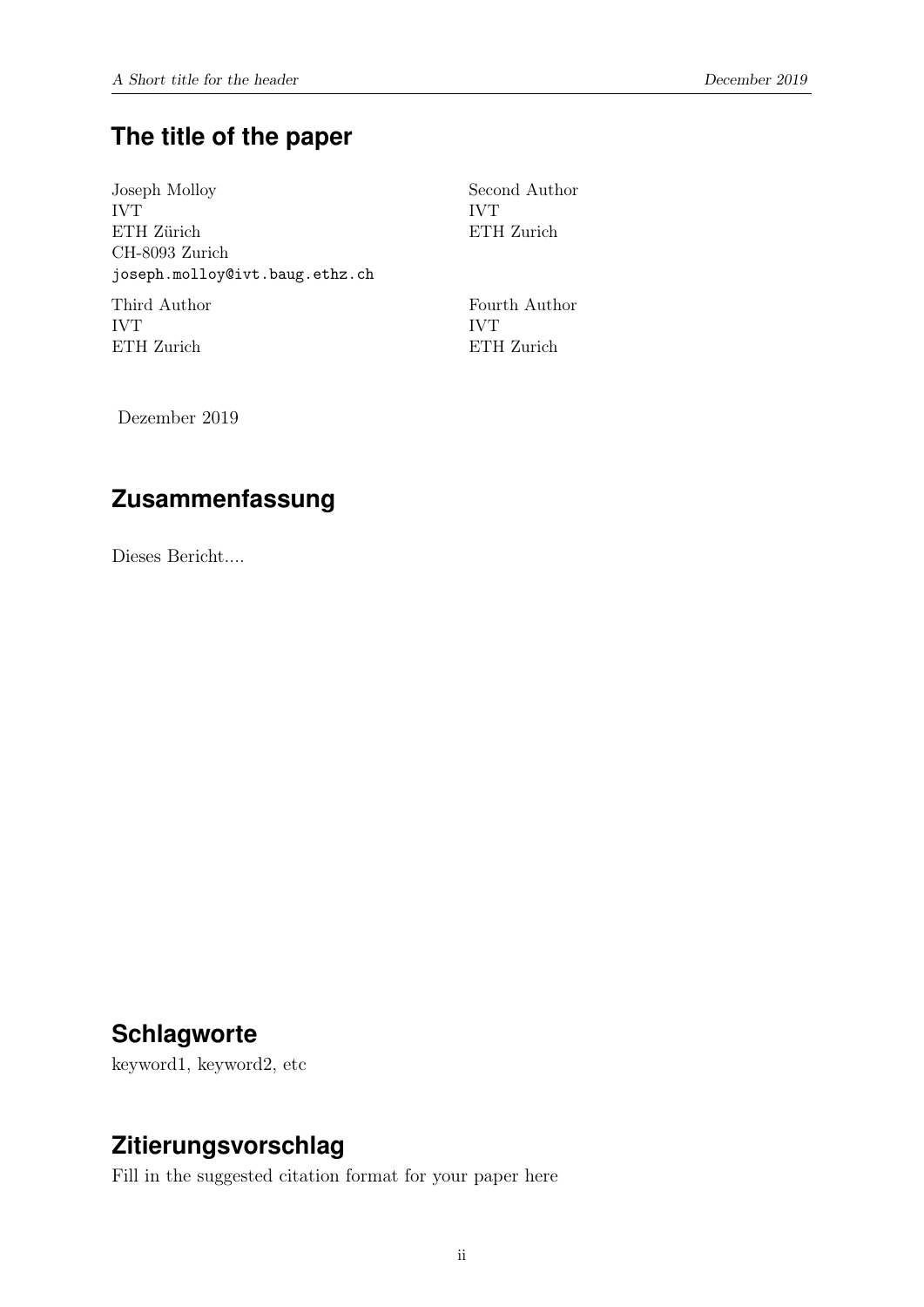# **Contents**

|                |     |       |                                                                         | $\overline{2}$ |  |  |  |  |
|----------------|-----|-------|-------------------------------------------------------------------------|----------------|--|--|--|--|
|                |     |       |                                                                         | $\overline{2}$ |  |  |  |  |
| $\mathbf{1}$   |     |       |                                                                         | 3              |  |  |  |  |
|                | 1.1 |       |                                                                         | 3              |  |  |  |  |
|                |     | 1.1.1 |                                                                         | 3              |  |  |  |  |
|                | 1.2 |       | A Really Really Really Really Really Really Really Really Really Really |                |  |  |  |  |
|                |     |       |                                                                         | $\overline{4}$ |  |  |  |  |
|                |     | 1.2.1 |                                                                         | $\overline{4}$ |  |  |  |  |
|                | 1.3 |       |                                                                         | $\overline{5}$ |  |  |  |  |
|                | 1.4 | Lists |                                                                         | 5              |  |  |  |  |
|                |     | 1.4.1 |                                                                         | $\overline{5}$ |  |  |  |  |
|                |     | 1.4.2 |                                                                         | 6              |  |  |  |  |
|                |     | 1.4.3 |                                                                         | 6              |  |  |  |  |
|                |     | 1.4.4 |                                                                         | 6              |  |  |  |  |
|                | 1.5 |       |                                                                         | $\overline{7}$ |  |  |  |  |
|                |     | 1.5.1 |                                                                         | $\overline{7}$ |  |  |  |  |
|                |     | 1.5.2 |                                                                         | 8              |  |  |  |  |
|                | 1.6 |       |                                                                         | 8              |  |  |  |  |
|                |     | 1.6.1 |                                                                         | 8              |  |  |  |  |
|                |     | 1.6.2 |                                                                         | 8              |  |  |  |  |
|                |     | 1.6.3 |                                                                         | 8              |  |  |  |  |
|                |     | 1.6.4 |                                                                         | 9              |  |  |  |  |
|                |     | 1.6.5 |                                                                         | 9              |  |  |  |  |
|                |     | 1.6.6 |                                                                         | 9              |  |  |  |  |
| $\overline{2}$ | 10  |       |                                                                         |                |  |  |  |  |
|                | 2.1 |       |                                                                         |                |  |  |  |  |
|                | 2.2 |       |                                                                         |                |  |  |  |  |
|                | 2.3 |       |                                                                         |                |  |  |  |  |
|                | 2.4 |       |                                                                         | 11             |  |  |  |  |
|                |     | 2.4.1 |                                                                         | 11             |  |  |  |  |
|                |     | 2.4.2 |                                                                         | 12             |  |  |  |  |
|                |     | 2.4.3 |                                                                         | 13             |  |  |  |  |
|                | 2.5 |       |                                                                         | 13             |  |  |  |  |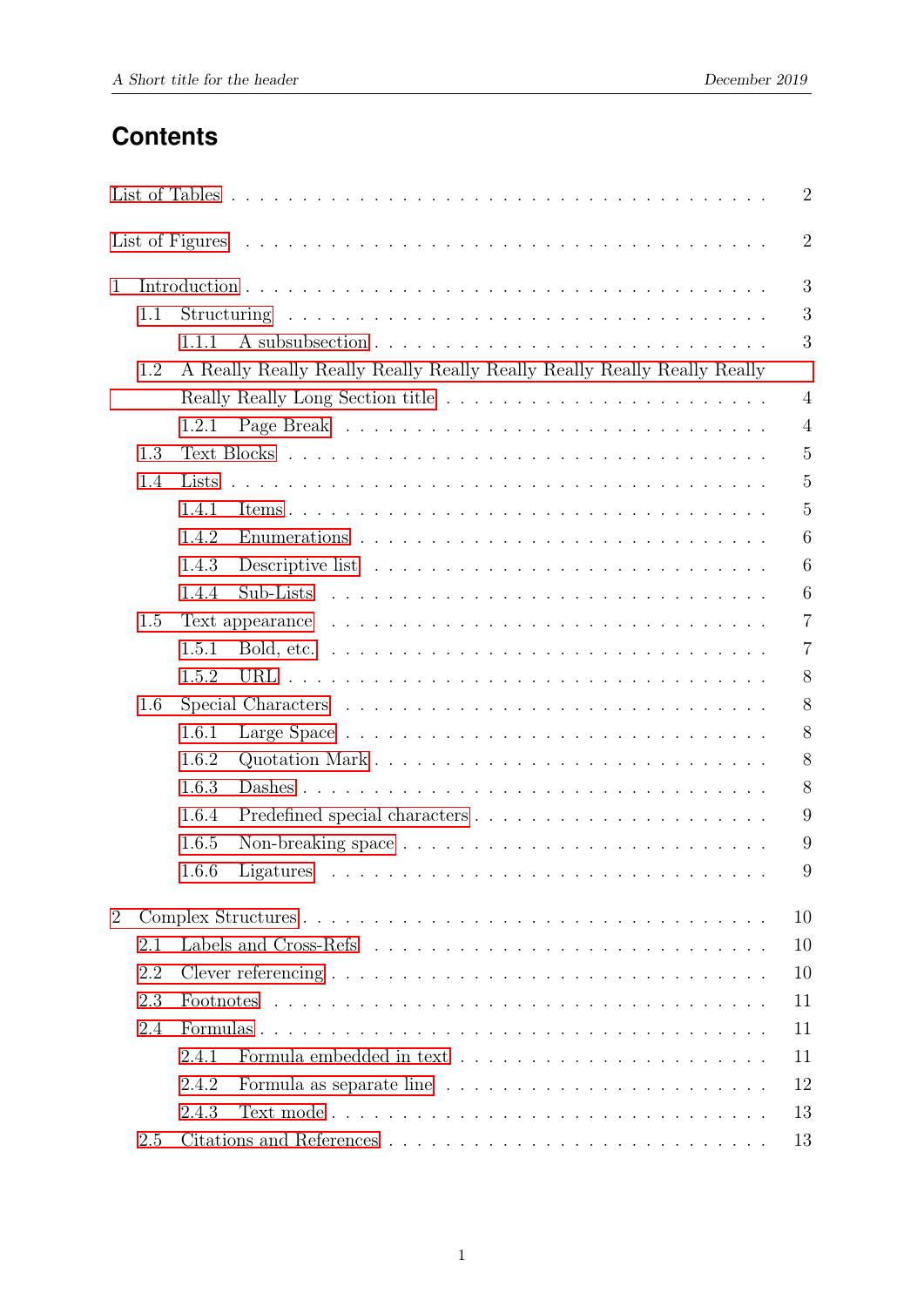| 3 <sup>1</sup> |                  |  |
|----------------|------------------|--|
|                |                  |  |
|                |                  |  |
|                | 3.2 <sub>1</sub> |  |
|                |                  |  |
| $5 -$          |                  |  |
|                |                  |  |
|                |                  |  |
|                |                  |  |

# <span id="page-4-0"></span>**List of Tables**

|--|--|

# <span id="page-4-1"></span>**List of Figures**

|  |  |  |  | 1 Single Figure: Here you can add the long Caption of the Figure 15 |  |  |
|--|--|--|--|---------------------------------------------------------------------|--|--|
|--|--|--|--|---------------------------------------------------------------------|--|--|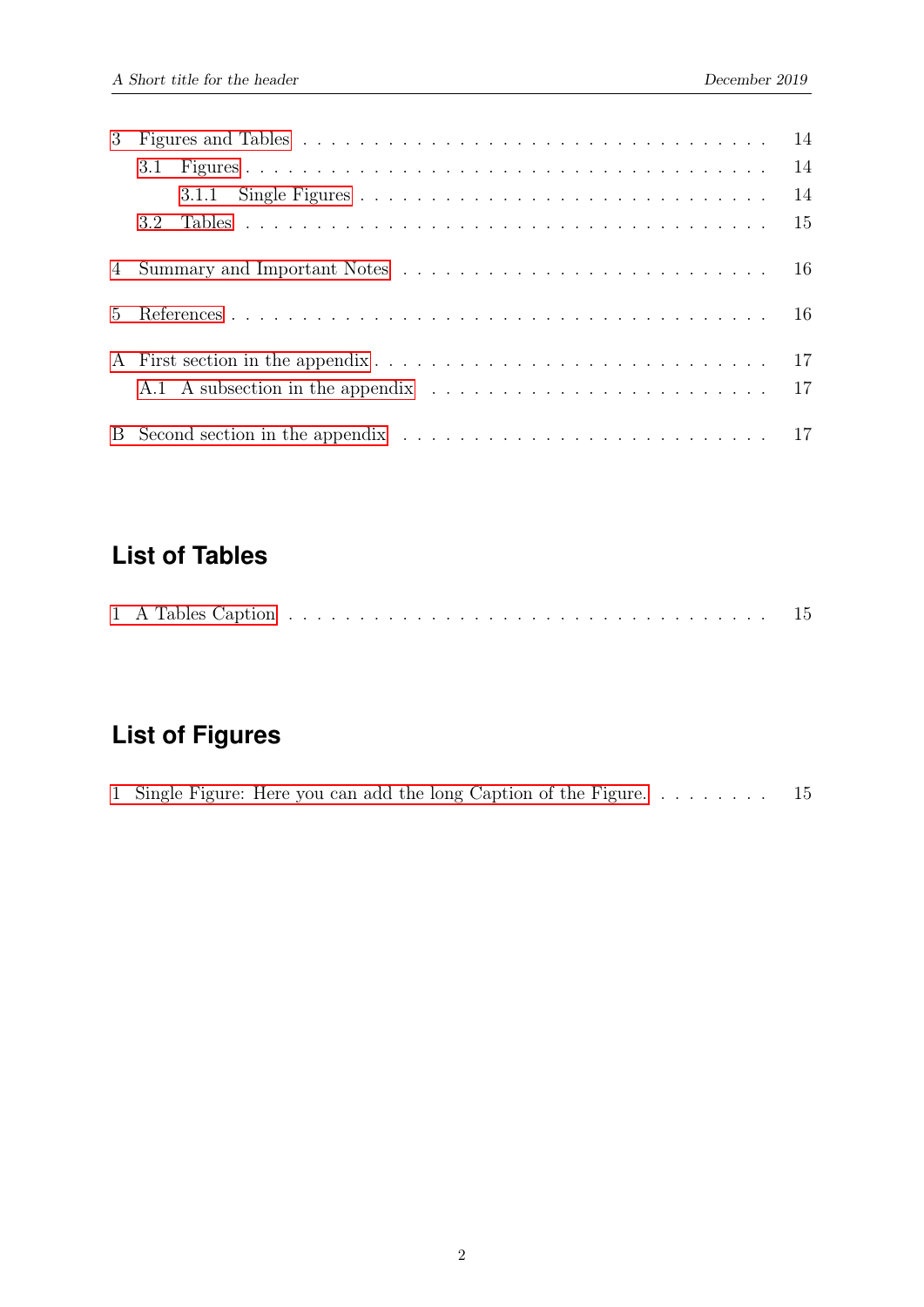### <span id="page-5-0"></span>**1 Introduction**

This is a small overview how to write papers at the IVT in IAT<sub>EX</sub>.

<span id="page-5-1"></span>If you see bugs and errors in the layout please contact joseph.molloy@ivt.baug.ethz.ch.

#### **1.1 Structuring**

To structure you paper you can define several headings and subheadings: "\section", "\subsection", "\subsubsection", "\paragraph" and "\subparagraph". The first three will be numbered and will show up in the content. The layout defines the style of the headings.

<span id="page-5-2"></span>Examples of sections and subsections:

#### **1.1.1 A subsubsection**

Some text. Some text. Some text. Some text. Some text. Some text. Some text. Some text. Some text. Some text. Some text. Some text. Some text. Some text. Some text. Some text.

**A paragraph** Some text. Some text. Some text. Some text. Some text. Some text. Some text. Some text. Some text. Some text. Some text. Some text. Some text. Some text. Some text. Some text.

**A subparagraph** Some text. Some text. Some text. Some text. Some text. Some text. Some text. Some text. Some text. Some text. Some text. Some text. Some text. Some text. Some text. Some text.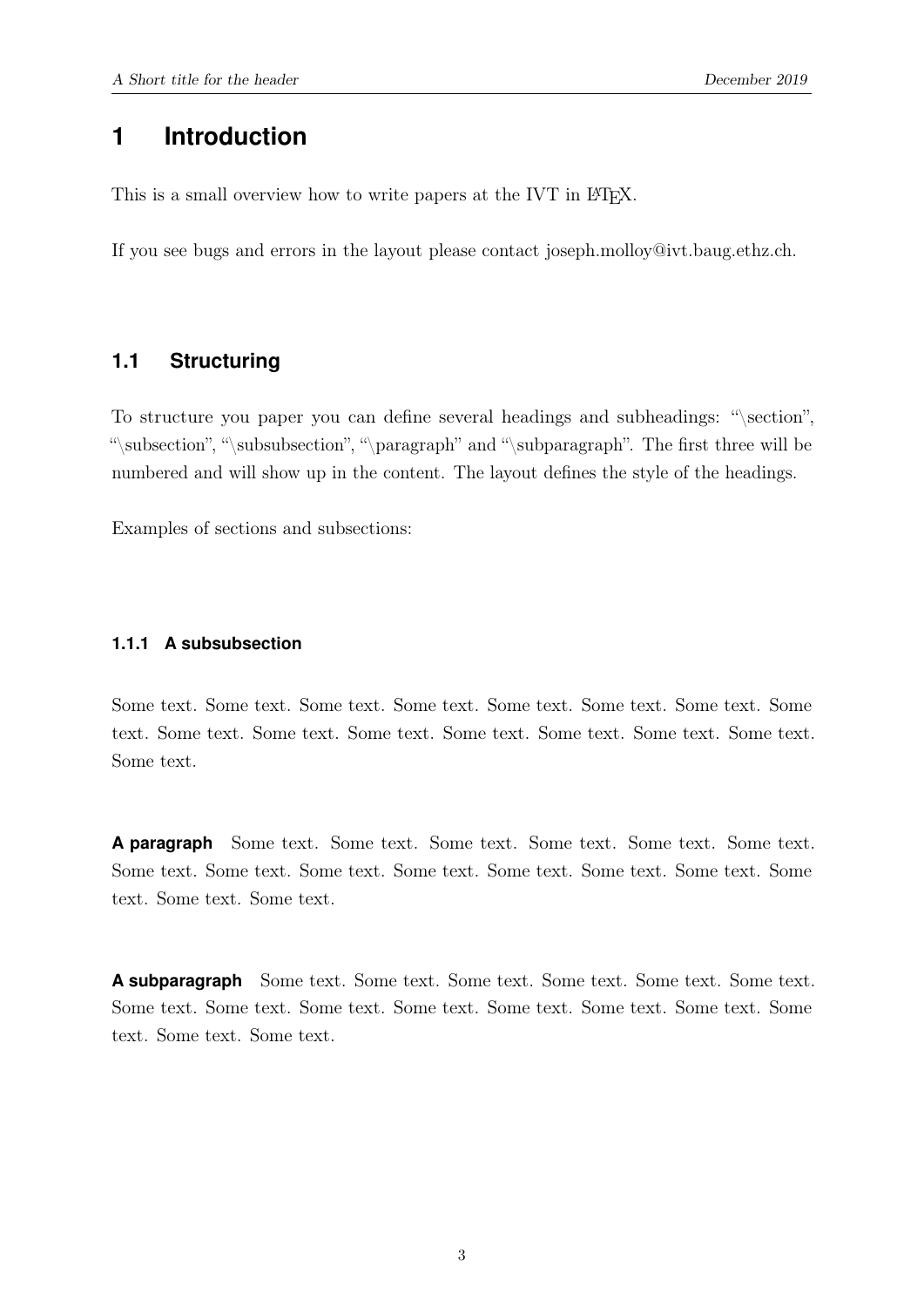# <span id="page-6-1"></span><span id="page-6-0"></span>**1.2 A Really Really Really Really Really Really Really Really Really Really Really Really Long Section title**

#### **1.2.1 Page Break**

There are three ways of performing a manual page break.

- "\clearpage": omits the remaining space of the current page and starts the new one. Inserting two or more times that command does NOT produce follow up empty pages.
- "\cleardoublepage": It does the same than the command above, but for a report LATEX type that define different layouts for the odd and even pages (i.e. dissertation layouts), it sometimes produces a complete follow up empty page such that the next sections will occur always on the even page (odd page, resp.)
- "\include": This is another way to start on a new page. If you use the "\include" command for separating a paper into different .tex files, "\include" will always start on top of the next page. If you do not want that, but still want to separate the paper into different files, use the "\input" command instead.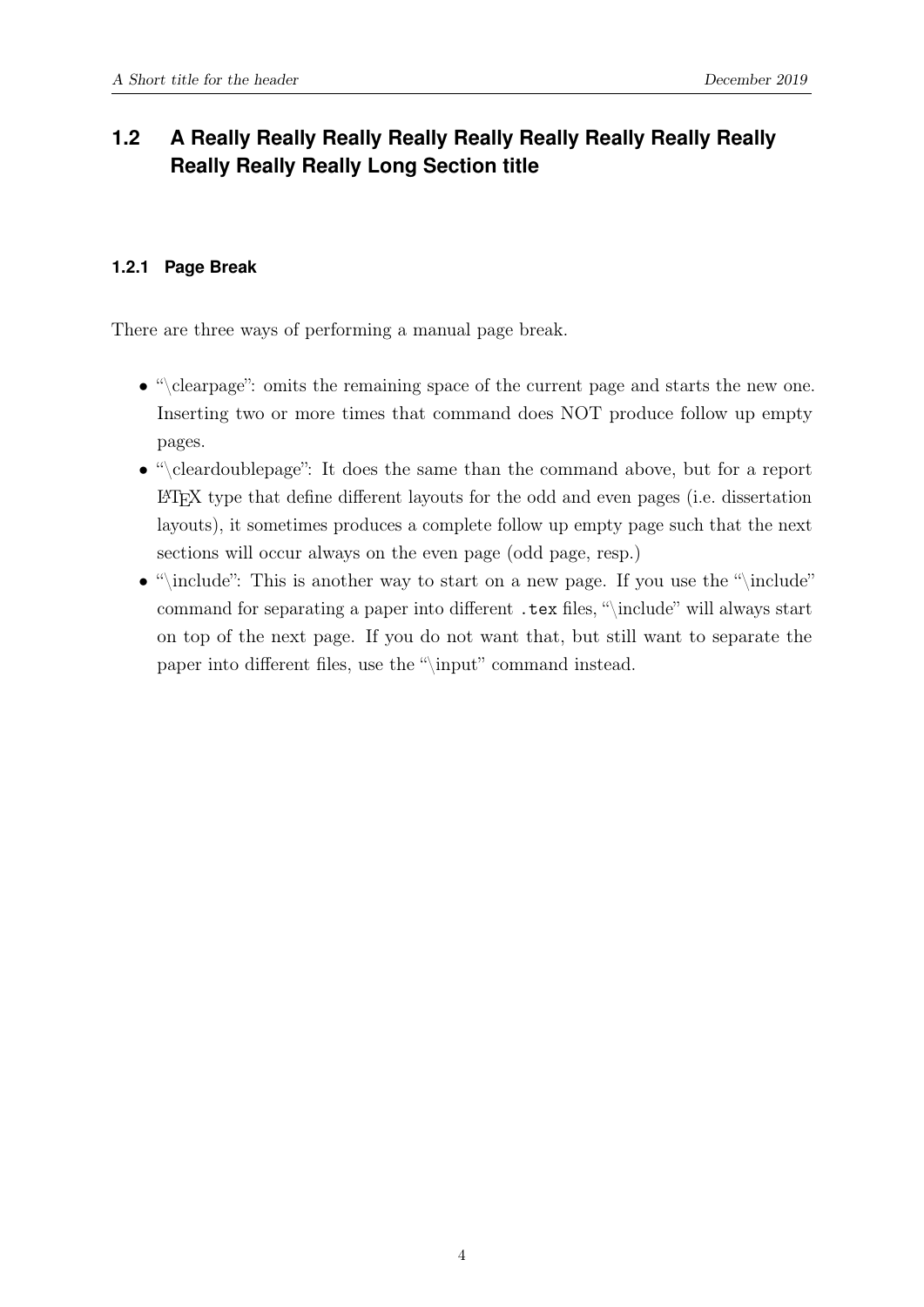#### <span id="page-7-0"></span>**1.3 Text Blocks**

A newline (one time "Return") does NOT produce a new Block. You have to separate blocks with a COMPLETE EMPTY line.

Hence, it is a good idea to insert hard line breaks frequently, e.g. after commas or full stops. Most version control systems such as SVN are line-based; changes can be tracked easier if a paragraph is split over several lines. By the same token, it is not a good idea to let your text editor manage the line breaks for you.

This is a block. This is a block. This is a block. This is a block. This is a block. This is a block. This is a block. This is a block. This is a block. This is a block. This is a block. This is a block. This is a block. This is a block. This is a block.

<span id="page-7-1"></span>This is another block. This is another block. This is another block. This is another block. This is another block. This is another block. This is another block. This is another block. This is another block. This is another block. This is another block. This is another block. This is another block. This is another block. This is another block.

#### **1.4 Lists**

<span id="page-7-2"></span>There are three ways of making lists:

#### **1.4.1 Items**

- Item one
	- Item one
	- Item two Item two Item two Item two Item two Item two Item two Item two Item two Item two Item two Item two Item two Item two Item two Item two
	- Item three
- Item two Item two Item two Item two Item two Item two Item two Item twoItem two Item two Item two Item two Item two Item two Item two Item two
- Item three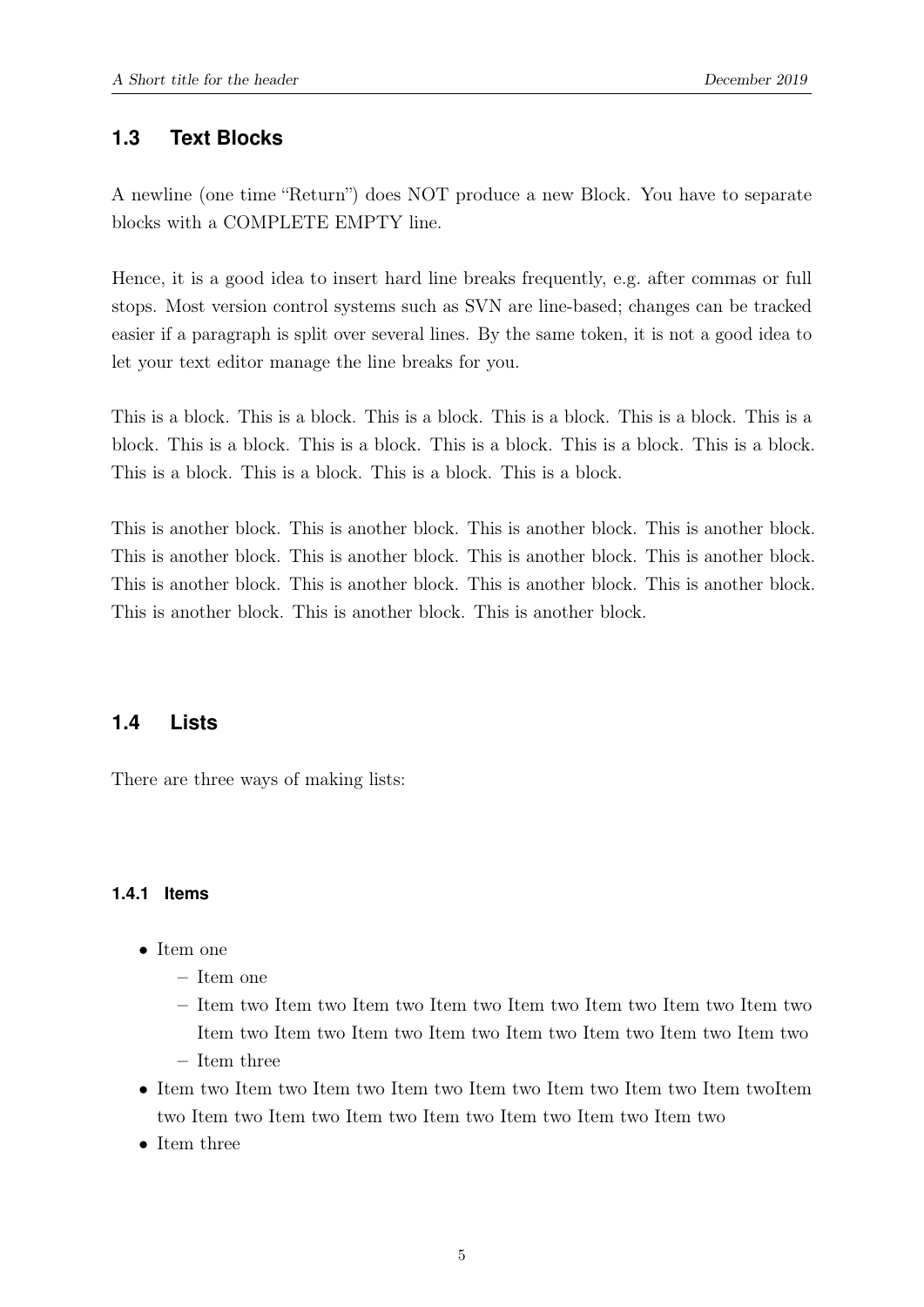#### <span id="page-8-0"></span>**1.4.2 Enumerations**

- 1. Item one
	- a) Item one
	- b) Item two Item two Item two Item two Item two Item two Item two Item twoItem two Item two Item two Item two Item two Item two Item two Item two
	- c) Item three
- 2. Item two Item two Item two Item two Item two Item two Item two Item twoItem two Item two Item two Item two Item two Item two Item two Item two
- <span id="page-8-1"></span>3. Item three

#### **1.4.3 Descriptive list**

**Desc one** Item one

**Desc one** Item one

**Desc two** Item two Item two Item two Item two Item two Item two Item two Item two Item two Item two Item two Item two Item two Item two Item two Item two Item two

**Desc three** Item three

**Desc two** Item two Item two Item two Item two Item two Item two Item two Item two Item two Item two Item two Item two Item two Item two Item two Item two Item two

<span id="page-8-2"></span>**Desc three** Item three

#### **1.4.4 Sub-Lists**

List can be nested in any fashion you like:

- Item one
	- Item one
	- Item two
	- Item three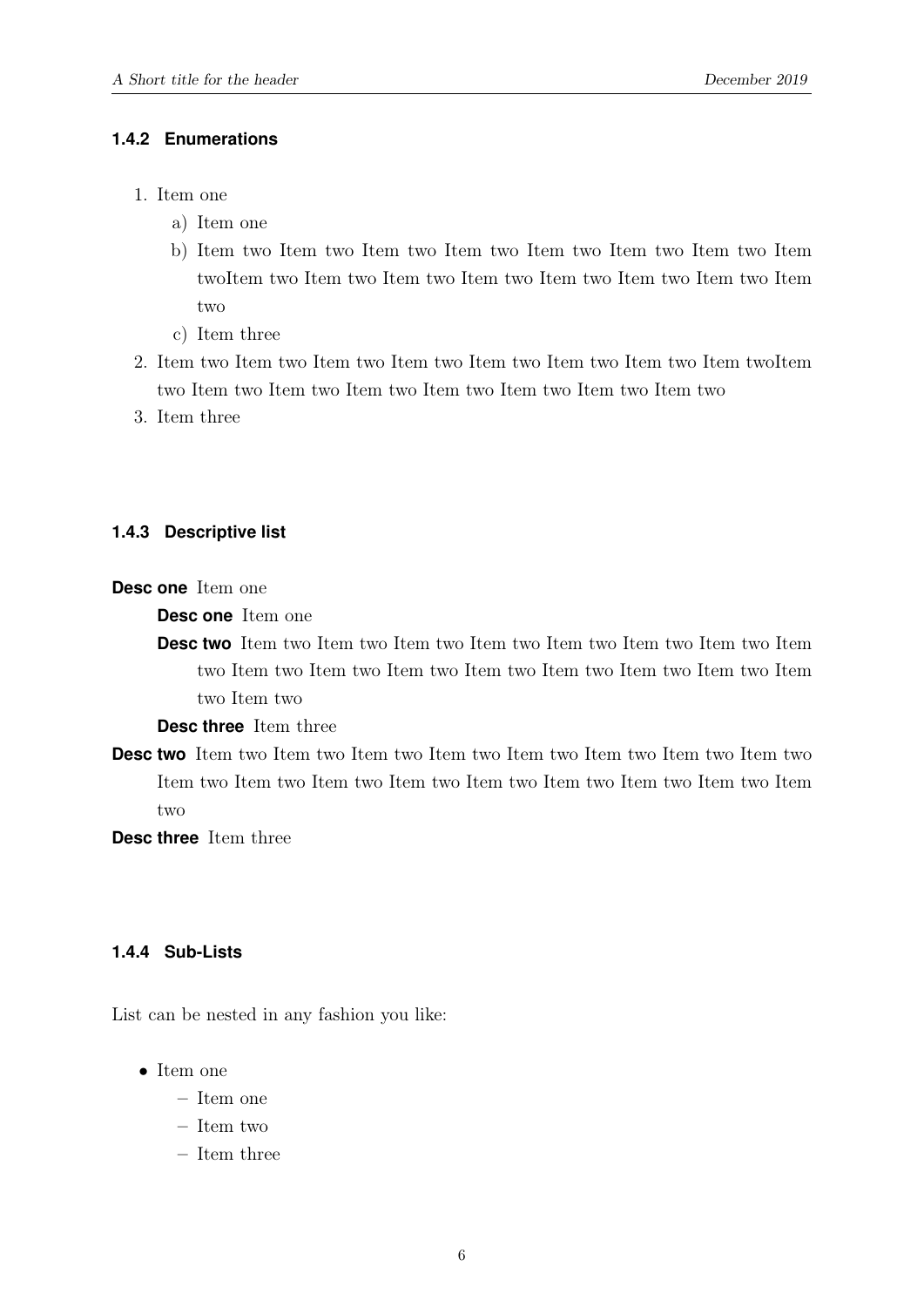- Item three
	- 1. Item one

**Desc one** Item one

**Desc two** Item two Item two Item two Item two Item two Item two Item two Item two Item two Item two Item two Item two Item two Item two Item two Item two Item two

- Item one
- Item two Item two Item two Item two Item two Item two Item two Item two Item two Item two Item two Item two Item two Item two Item two Item two Item twoItem two
- Item three

#### **Desc three** Item three

- a) Item one
- b) Item two Item two Item two Item two Item two Item two Item two Item two Item two Item two Item two Item two Item two Item two Item two Item two Item two Item two Item two Item two Item two Item two
- c) Item three
- 2. Item two
- 3. Item three
- <span id="page-9-0"></span>• Item four

### **1.5 Text appearance**

There are also more commands to change the appearance of text. However, underlining and letter-spacing is not recommended when writing papers. Some even consider bold-face as bad practice, as it changes the "average greyness" of the text (as does underlining and letter-spacing).

#### <span id="page-9-1"></span>**1.5.1 Bold, etc.**

Emphasis (instead of italic), Bold, SMALL CAPS, Bold italics, Teletype, Sans serif.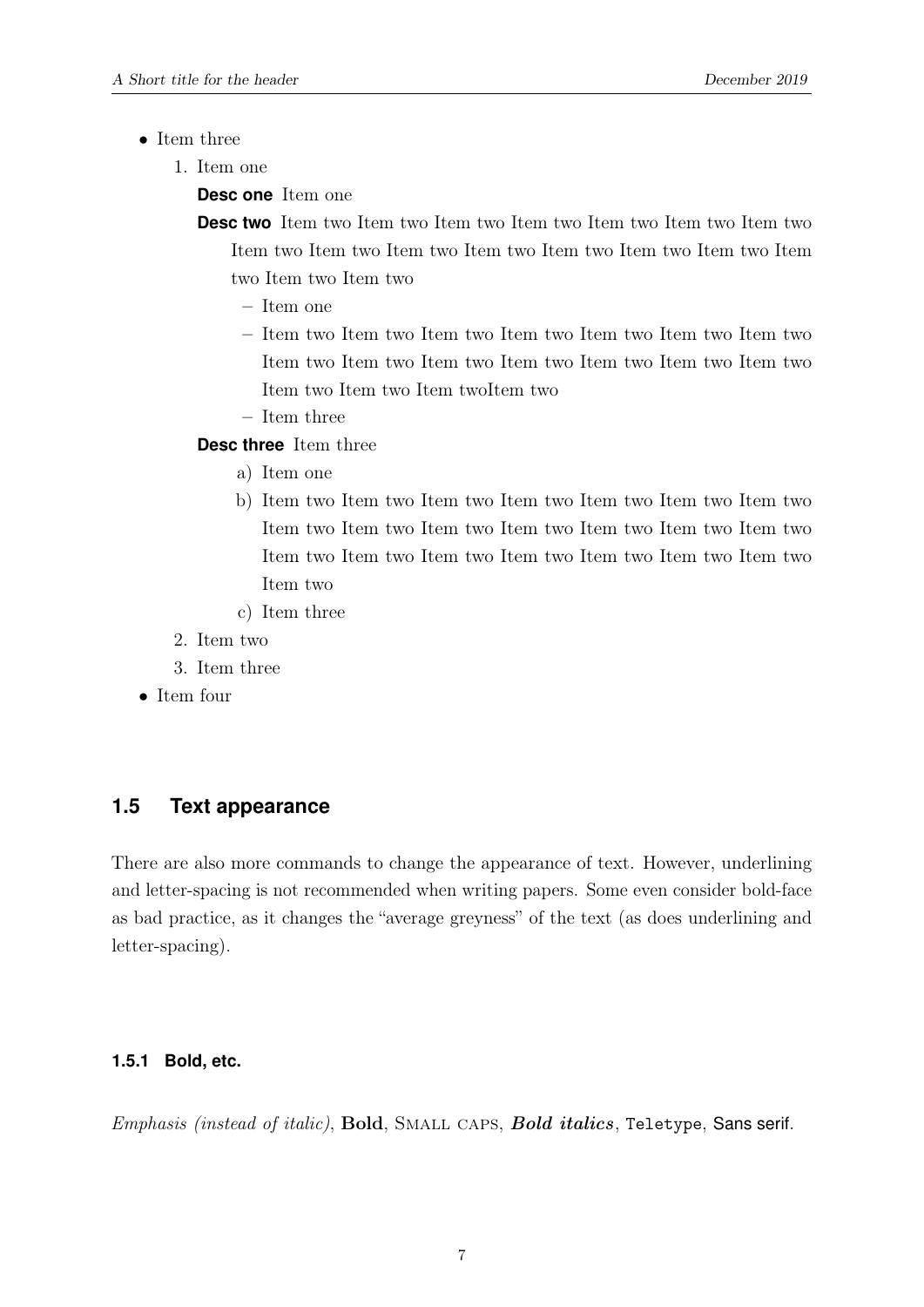#### <span id="page-10-0"></span>**1.5.2 URL**

<span id="page-10-1"></span>To write an url type: <www.ivt.ethz.ch>. The PDF will contain a link to that URL.

#### <span id="page-10-2"></span>**1.6 Special Characters**

#### **1.6.1 Large Space**

Two sentence are separated with a large empty space. For dots used in acronyms ("i.e." or "e.g.") followed by an empty space, you do not want this extra large space. In this case you should add a backslash after the dot or use non-breaking space (see below). Example:

<span id="page-10-3"></span>A fact, e.g. an example.

#### **1.6.2 Quotation Mark**

<span id="page-10-4"></span>Quotation marks: "text to be quoted", also in 'single quotes'.

#### **1.6.3 Dashes**

There are three types of dashes:

**Hyphen Dash** agent-based **Range Dash** page 123–138 **em Dash** bla bla—thinking—bla bla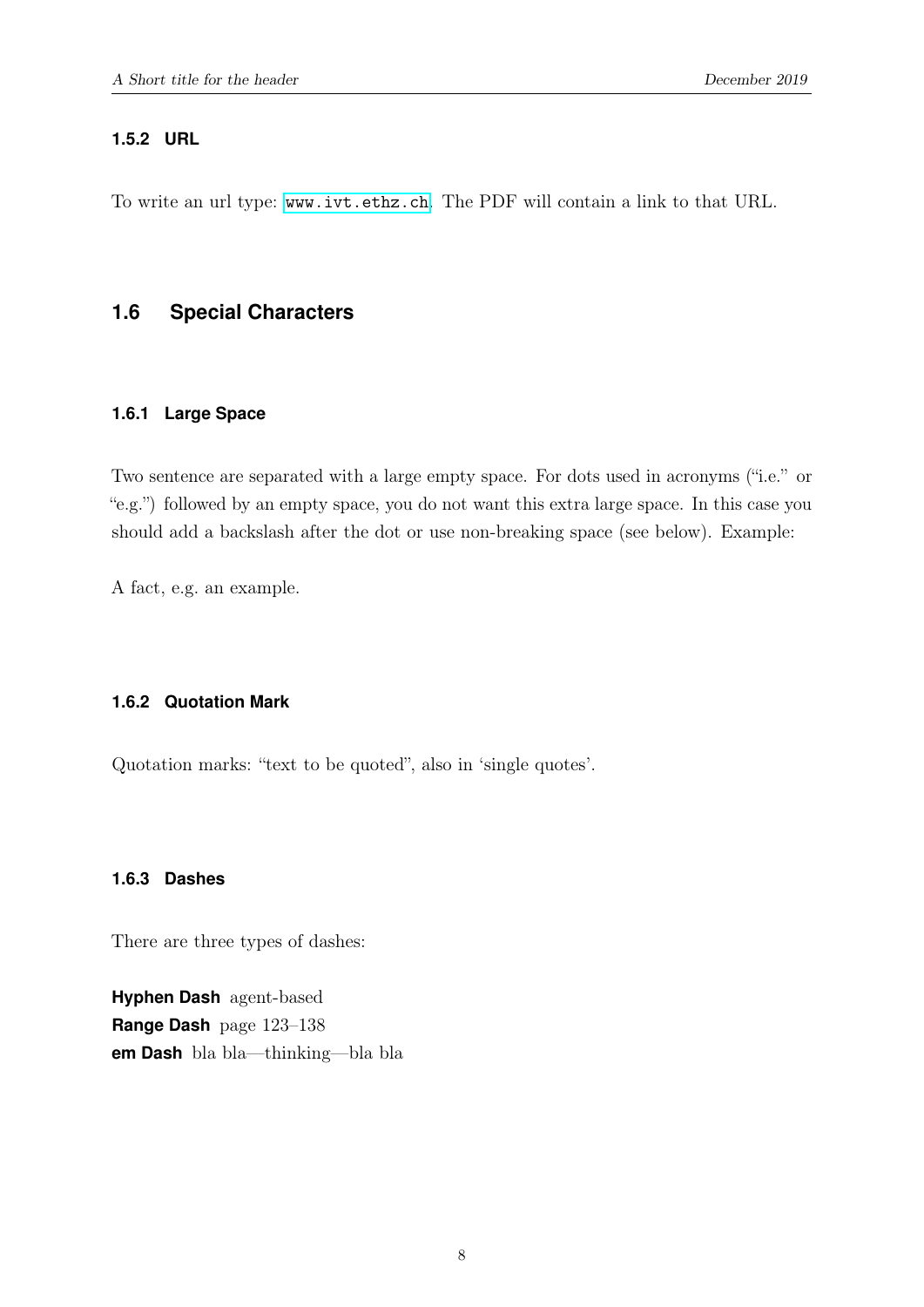#### <span id="page-11-0"></span>**1.6.4 Predefined special characters**

Some characters are used for special functions. If you want to write them use the following substitutions:

 $$ \& \% \# {\} \$ \& \ \~ \~ \~ \$ 

There are a lot more special characters, especially for formulas. You will find a fairly good overview in [lshort.pdf](http://www.ctan.org/tex-archive/info/lshort/english/lshort.pdf). This is by the way a good reference for many questions concerning L<sup>AT</sup>FX.

#### <span id="page-11-1"></span>**1.6.5 Non-breaking space**

Sometimes, you do not want that two words are split at a line ending. To prevent this use the "tilde" character. Example:

6 AM 6 AM 6 AM 6 AM 6 AM 6 AM 6 AM 6 AM 6 AM 6 AM 6 AM 6 AM 6 AM 6 AM 6 AM 6 AM

versus

<span id="page-11-2"></span>6 AM 6 AM 6 AM 6 AM 6 AM 6 AM 6 AM 6 AM 6 AM 6 AM 6 AM 6 AM 6 AM 6 AM 6 AM 6 AM

#### **1.6.6 Ligatures**

Take a closer look at the words "affluent", "effective" and "flow". The joining of the f and l letters happens automatically; however on rare occasions you may want to suppress this, like for "shelfful".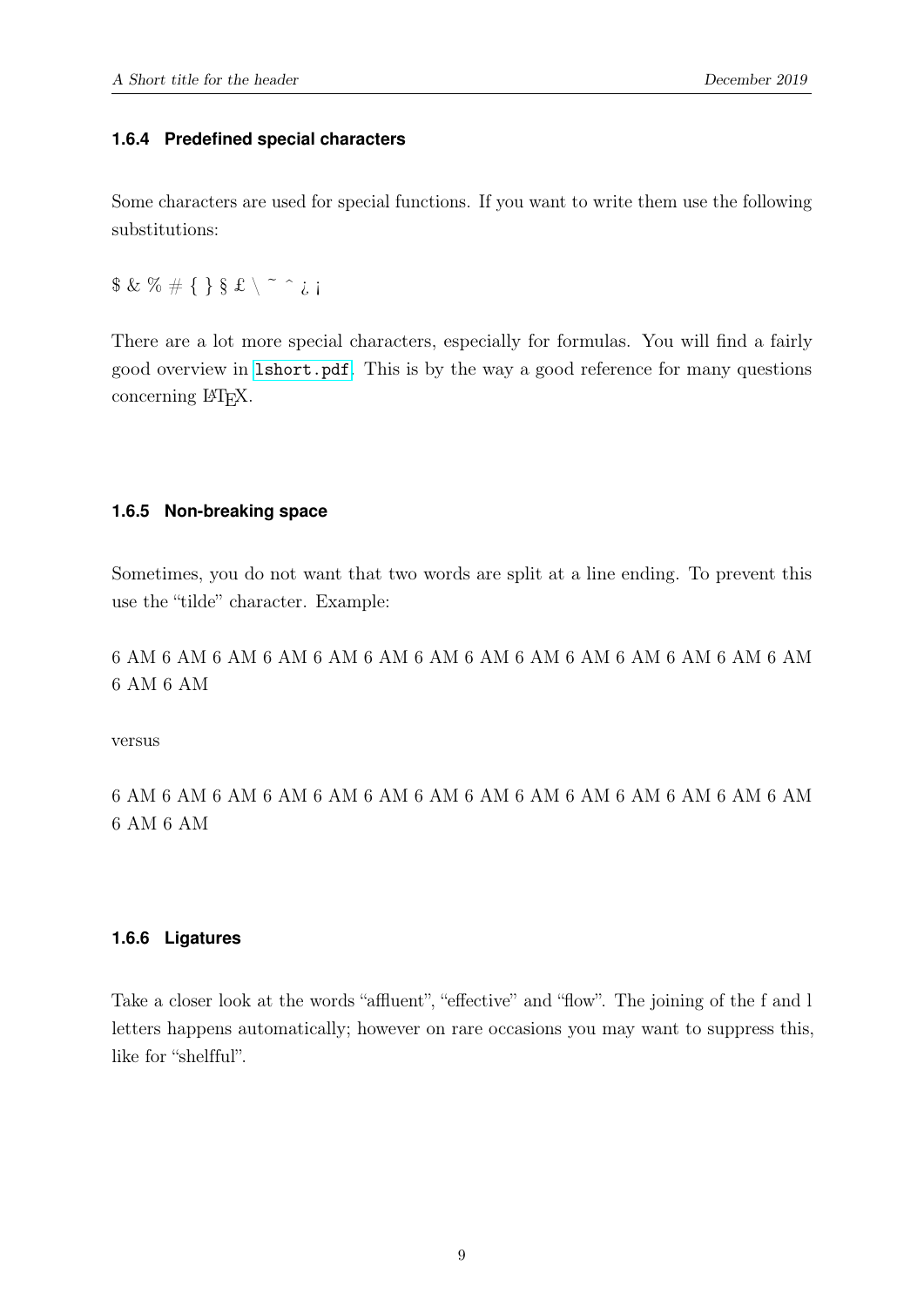# <span id="page-12-0"></span>**2 Complex Structures**

<span id="page-12-1"></span>Here you can find how to use labeling, cross-references, footnotes, etc. Some of them are standard LATEX commands, described in this section. Commands available only in the IVT environment will be explained in the next section.

#### **2.1 Labels and Cross-Refs**

Anywhere you want you can add a label (see above for this subsection). Wherever you want you can refer (cross-ref) to this label by using the "\ref" command. Example: Labels and Cross-Refs can be found in Section [2.1.](#page-12-1)

Labels can also be used in lists:

- <span id="page-12-3"></span>1. Step one
- 2. Step two
- 3. Feedback (Goto [1\)](#page-12-3)

<span id="page-12-2"></span>Labels are very important in Figures and Tables. It is used to refer to them in the written text (see Sections [3.1](#page-16-1) and [3.2\)](#page-17-0).

#### **2.2 Clever referencing**

The "cleveref" package provides the "\cref" command to conveniently reference any type of object<sup>[1](#page-12-4)</sup>. For example:

- This is a reference to a single section: Labels are described in Section [2.1.](#page-12-1)
- This is a reference to multiple sections: This document contains, among others, Sections [2.1](#page-12-1) to [2.3.](#page-13-0)
- This is a reference to multiple subsequent sections: This document contains, among others, Sections [2.1,](#page-12-1) [2.3](#page-13-0) and [3.1.](#page-16-1)
- One can summarize refs to different types of objects. This becomes clear when taking a look at this sentence with references to Section [2.1](#page-12-1) and Table [1.](#page-17-1)

<span id="page-12-4"></span><sup>&</sup>lt;sup>1</sup>See [its CTAN entry,](http://www.ctan.org/tex-archive/help/Catalogue/entries/cleveref.html) accessed on May 28th, 2010.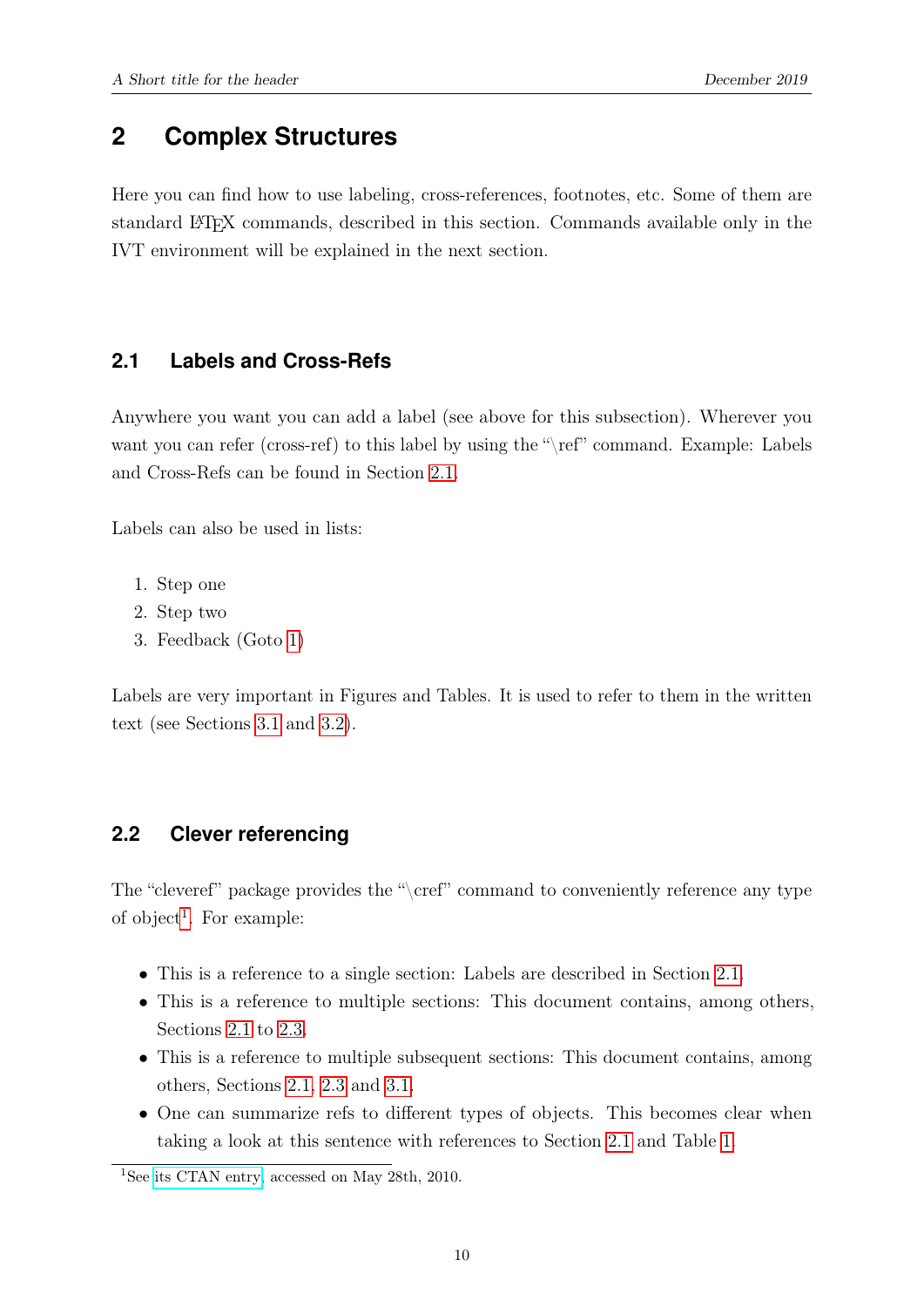• Figure [1—](#page-17-2)this is how a reference to a figure should look like at the beginning of a sentence.

<span id="page-13-0"></span>Note how "cleveref" automatically adds the object type. One does not have to write it anymore. But remember using the "\Cref" command instead at the beginning of the sentence!

#### **2.3 Footnotes**

Footnotes are directly embedded in the text where you want to refer to them. Depending on the layout, they will appear at the bottom of the current page or at the end of the Section. Example:

<span id="page-13-1"></span>This is a text<sup>[2](#page-13-3)</sup> with a footnote<sup>[3](#page-13-4)</sup>.

#### **2.4 Formulas**

To write formulas in L<sup>AT</sup>EX you can describe it as plain text. You can either embed a formula into the text or add it on a separate line. In the second version formula numbers will be automatically added. With labels you are able to refer to the formulas.

#### <span id="page-13-2"></span>**2.4.1 Formula embedded in text**

The formula part is enclosed by \$. Examples:

bla bla bla  $[-30min, +30min]$  bla bla bla.

bla bla bla bla bla  $P > N$  bla bla  $S_j$  bla  $j$  bla bla  $\beta$  bla bla bla.

<span id="page-13-3"></span><sup>&</sup>lt;sup>2</sup>more information about "text"

<span id="page-13-4"></span><sup>&</sup>lt;sup>3</sup>more information about "footnote"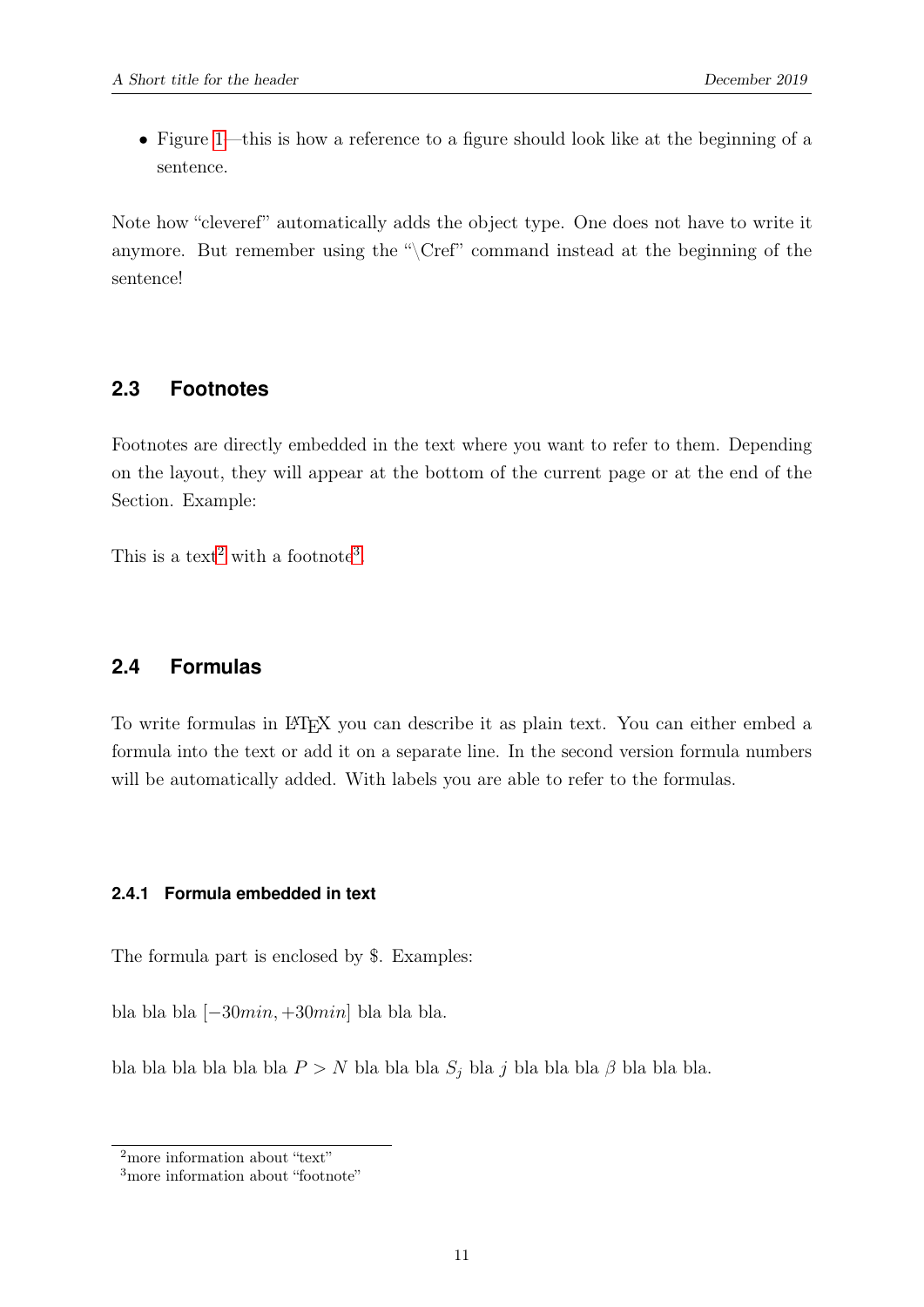#### <span id="page-14-0"></span>**2.4.2 Formula as separate line**

Using the "linenomath" and "flalign" environments the formulas will be placed on a separate line with a number. Examples:

$$
S = (1 - \alpha) \cdot S_{\text{old}} + \alpha \cdot S_{\text{new}} \tag{1}
$$

<span id="page-14-1"></span>
$$
U_{\text{total}} = \sum_{i=1}^{n} U_{\text{perf},i} + \sum_{i=1}^{n} U_{\text{late},i} + \sum_{i=1}^{n} U_{\text{travel},i},
$$
\n(2)

$$
U_{\text{perf},i}(t_{\text{perf},i}) = \max\left[0, \beta_{\text{perf}} \cdot t_i^* \cdot \ln\left(\frac{t_{\text{perf},i}}{t_{0,i}}\right)\right],\tag{3}
$$

$$
t_{0,i} = t_i^* \cdot e^{-\zeta/(p \cdot t_i^*)}, \tag{4}
$$

$$
U_{\text{perf},i}(t_{\text{perf},i}) = \max\left[0, \beta_{\text{perf}} \cdot t_i^* \cdot \left(\ln\left(\frac{t_{\text{perf},i}}{t_i^*}\right) + \frac{\zeta}{p \cdot t_i^*}\right)\right].\tag{5}
$$

$$
U_{\text{late},i} = \begin{cases} \beta_{\text{late}} \cdot t_{\text{late},i} & \text{if } t_{\text{late},i} \ge 0 \\ 0 & \text{if } t_{\text{active}} \end{cases} \tag{6}
$$

<span id="page-14-2"></span>
$$
U_{\text{travel},i} = \beta_{\text{travel}} \cdot t_{\text{travel},i}
$$
  
=  $\beta_{\text{travel}} \cdot \dots$  (7)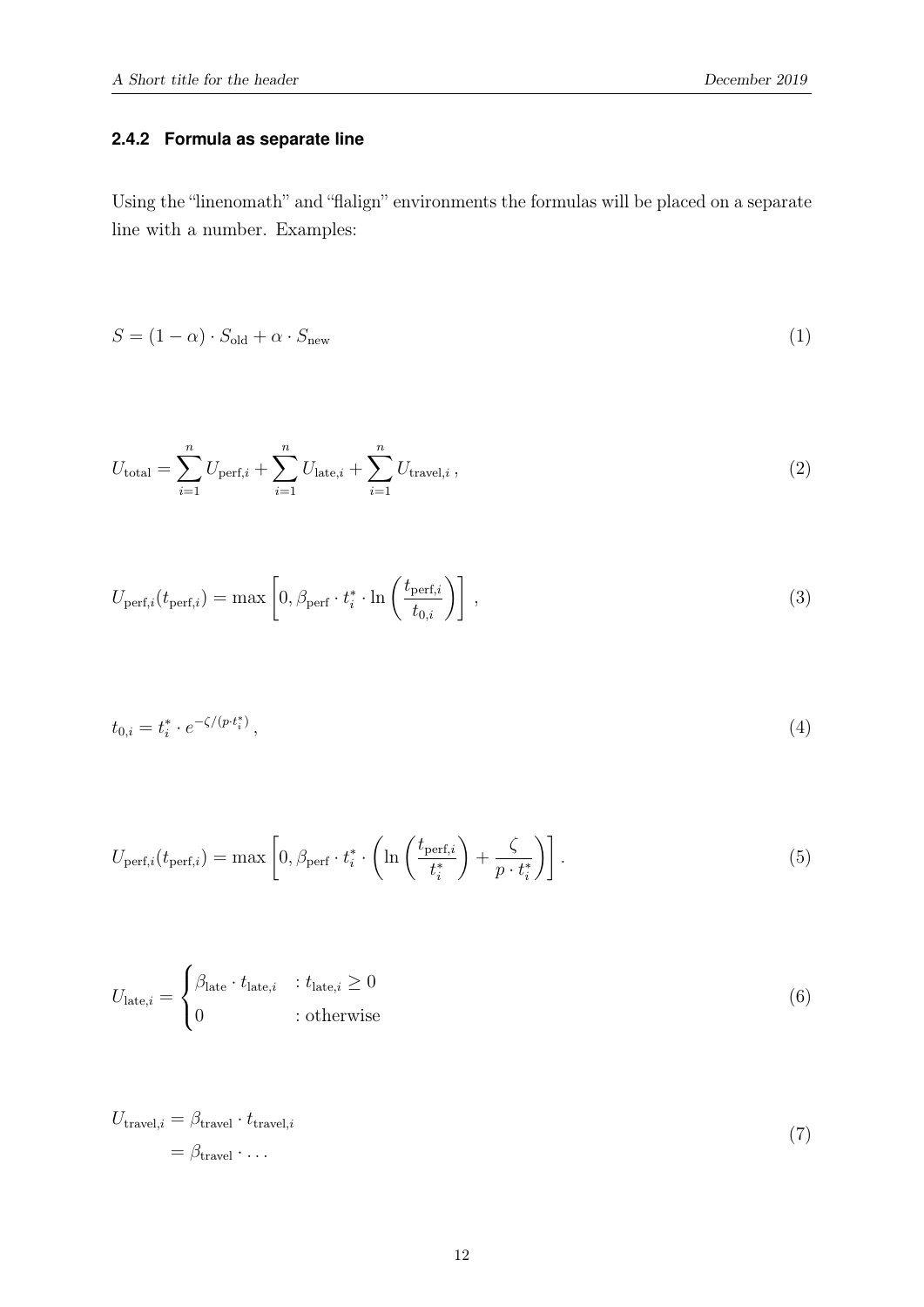With the labels you can refer to an equation with the "ref" command. Examples:

<span id="page-15-0"></span>As shown in Eq.  $(2)$ , the total utility is... See Eq.  $(7)$  for the definition of the travelutility.

#### **2.4.3 Text mode**

Text in math mode looks ugly, and spaces are ignored: bafflinglyugly. Anything that consists of more than one letter should be surrounded by the "\text" command: bafflingly ugly. If you need italics, use "\text{\emph{...}}" or simply "\mathit"; the latter still eats spaces: bafflinglyugly.

#### <span id="page-15-1"></span>**2.5 Citations and References**

By using the IVT bibliography database you can refer to a reference by using the command "\citep" (citation in parentheses) or "\citet" (citation embedded in the sentence). With the unique key of the bib-entry you will automatically refer to that reference and the reference will automatically be added to the reference list. The way the references will be sorted depends on the layout you use.

Examples for "\citet":

bla bla [Axhausen](#page-18-2) et al. [\(2008\)](#page-18-2) and [Horni](#page-18-3) et al. [\(2016\)](#page-18-3) bla bla bla bla bla bla bla bla bla bla [Axhausen](#page-18-2) et al. [\(2008\)](#page-18-2); [Horni](#page-18-3) et al. [\(2016\)](#page-18-3) bla bla bla bla bla bla bla bla.

Examples for "\citep":

bla bla bla bla bla bla [\(Horni](#page-18-3) et al., [2016;](#page-18-3) [Axhausen](#page-18-2) et al., [2008,](#page-18-2) e.g.,).

bla bla bla bla bla bla (see also [Axhausen](#page-18-2) et al., [2008,](#page-18-2) pp.325-378).

bla bla bla bla bla bla [\(Axhausen](#page-18-2) et al., [2008\)](#page-18-2).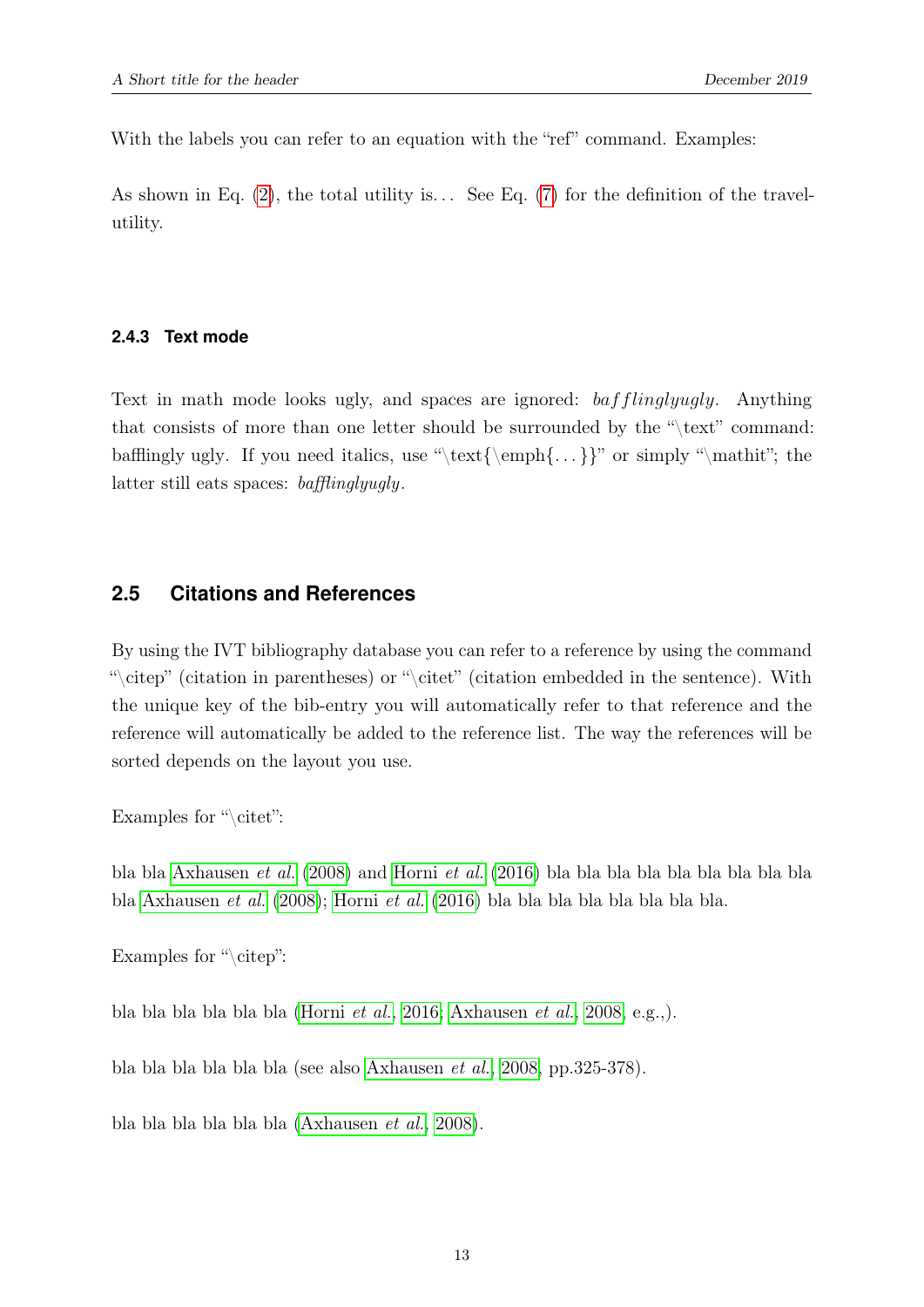<span id="page-16-0"></span>Just like with the clever referencing commands (cf. Section [2.2\)](#page-12-2) you should use " $\text{Citet}$ " or "\Citep" instead at the beginning of a sentence. [Axhausen](#page-18-2) *et al.* [\(2008\)](#page-18-2) would be otherwise shown as [Axhausen](#page-18-2) et al. [\(2008\)](#page-18-2) in your paper.

### **3 Figures and Tables**

<span id="page-16-1"></span>This section defines the special commands that are available only at the IVT environment. Those special commands react on different layouts defined in the environment, thus making it convenient to switch between paper layouts.

#### **3.1 Figures**

<span id="page-16-2"></span>There are three commands for including Figures. One for a single Figure and one for a Multi-Figure. The position of the Figure is chosen by L<sup>AT</sup>EX, but a hint can be provided.

#### **3.1.1 Single Figures**

A single figure as shown in Fig. [1](#page-17-2) has the following construct:

\begin[placement]{figure} as in normal latex

The placement modifier specifies where the figure appears in the final document. It can be "tp", "htp" or "hp"; "t" means "at the top of this or a following page", "h" means "at the place where the command appears", and "p" means "on a separate page". If you leave out this parameter (including the square brackets), "tp" is the default. Usually a figure will appear on the next suitable location after it has been declared. The placement on a separate page will be used as a last resort if the figure does not fit anywhere else, even if you do not include it.

With \ivtsource{text} you can add a source. If you do not want to add a source, just leave it empty. If not, "Source: " or "Quelle: " will be added followed by your text.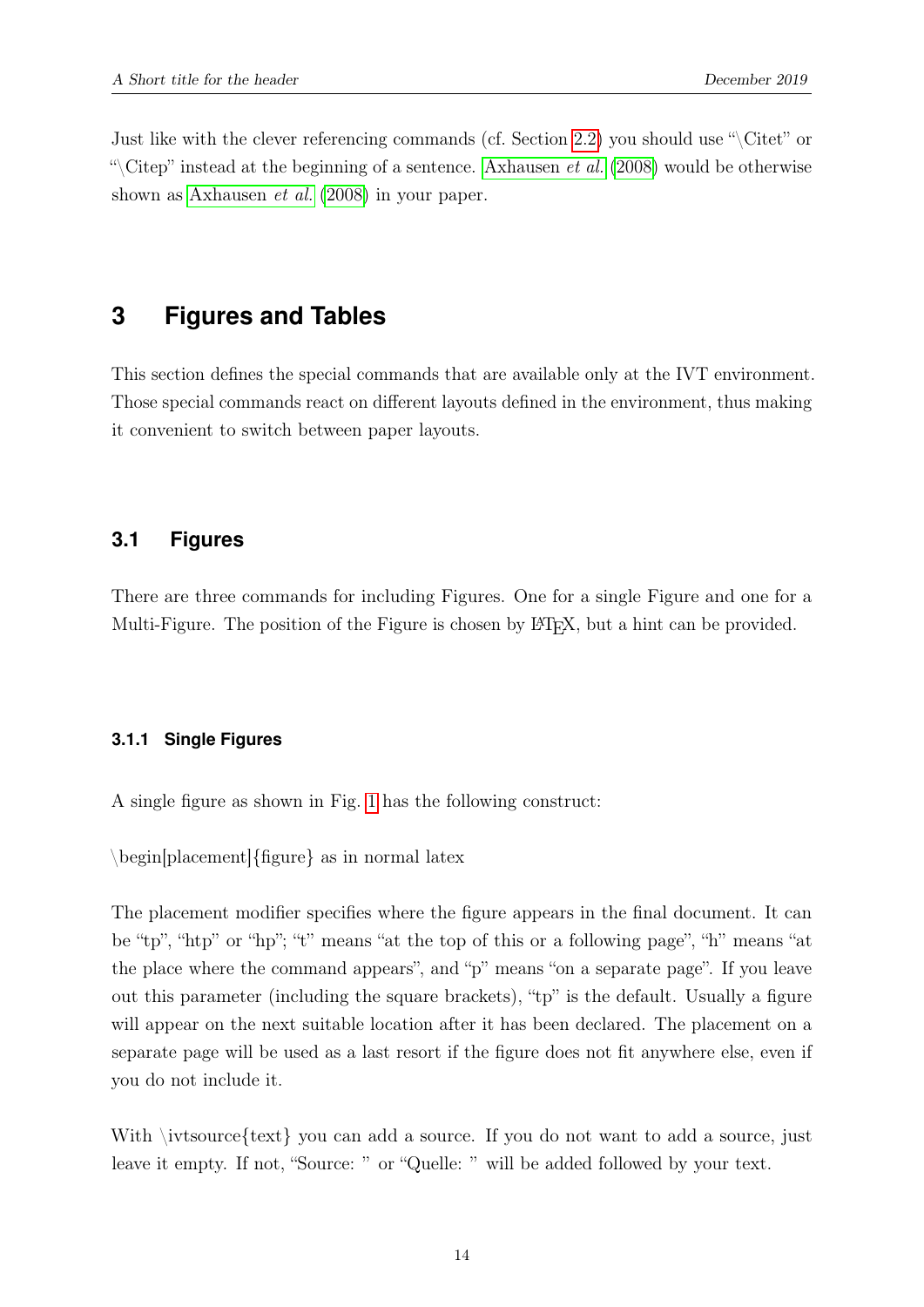<span id="page-17-2"></span>

Figure 1: Single Figure: Here you can add the long Caption of the Figure.

#### <span id="page-17-0"></span>**3.2 Tables**

A table has the same structure as the single Figure (see above). But instead of including a graphic in item 4 you add the "tabular" construct. Unfortunately it is not that easy to understand and edit such a table. One has to get used to it. However, quite a few tools can help converting the data to the LATEX format, see [http://tex.stackexchange.com/](http://tex.stackexchange.com/q/49414/8057) [q/49414/8057](http://tex.stackexchange.com/q/49414/8057) for an overview.

If you do not like it you can still add the table as a graphic (with the "\includegraphics") command. But you still need to use the "\createtable" command, otherwise your table will appear in the list of figures instead of the list of tables. Table [1](#page-17-1) shows an example of a table.

| Bias / Error     |            | Routes Only Times and Routes |
|------------------|------------|------------------------------|
| Mean Abs. Bias:  | $+331.40$  | $+306.32$                    |
| Mean Rel. Bias:  | $+19.62\%$ | $+25.27\%$                   |
| Mean Abs. Error: | 533.55     | 503.77                       |
| Mean Rel. Error: | 37.50\%    | 35.38\%                      |

<span id="page-17-1"></span>Table 1: A Tables Caption

Source: my source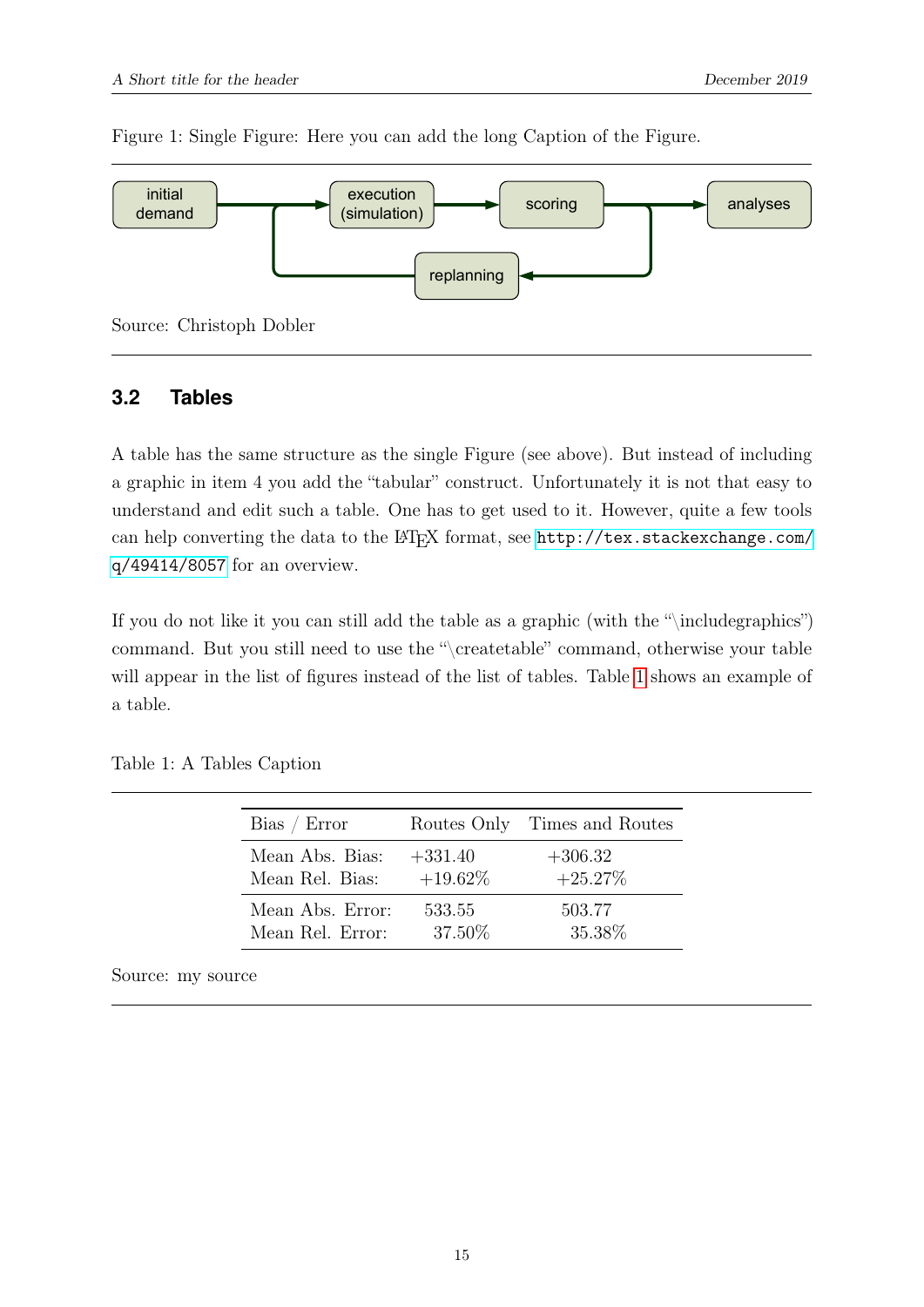# <span id="page-18-0"></span>**4 Summary and Important Notes**

This example paper gives you a short overview of how to write a paper in LAT<sub>E</sub>X inside the IVT LAT<sub>EX</sub>-BibT<sub>EX</sub> environment. Some of the concepts are general while other are made for the use at the IVT using the IVT LATEX environment.

<span id="page-18-1"></span>If you want to know more about LATEX, there are very resources on the overleaf website.

# **5 References**

- <span id="page-18-2"></span>Axhausen, K. W., S. Hess, A. König, G. Abay, J. J. Bates and M. Bierlaire (2008) Income and distance elasticities of values of travel time savings: New swiss results, Transport Policy, 15 (3) 173–185.
- <span id="page-18-3"></span>Horni, A., K. Nagel and K. W. Axhausen (2016) The multi-agent transport simulation MATSim, Ubiquity Press, London.